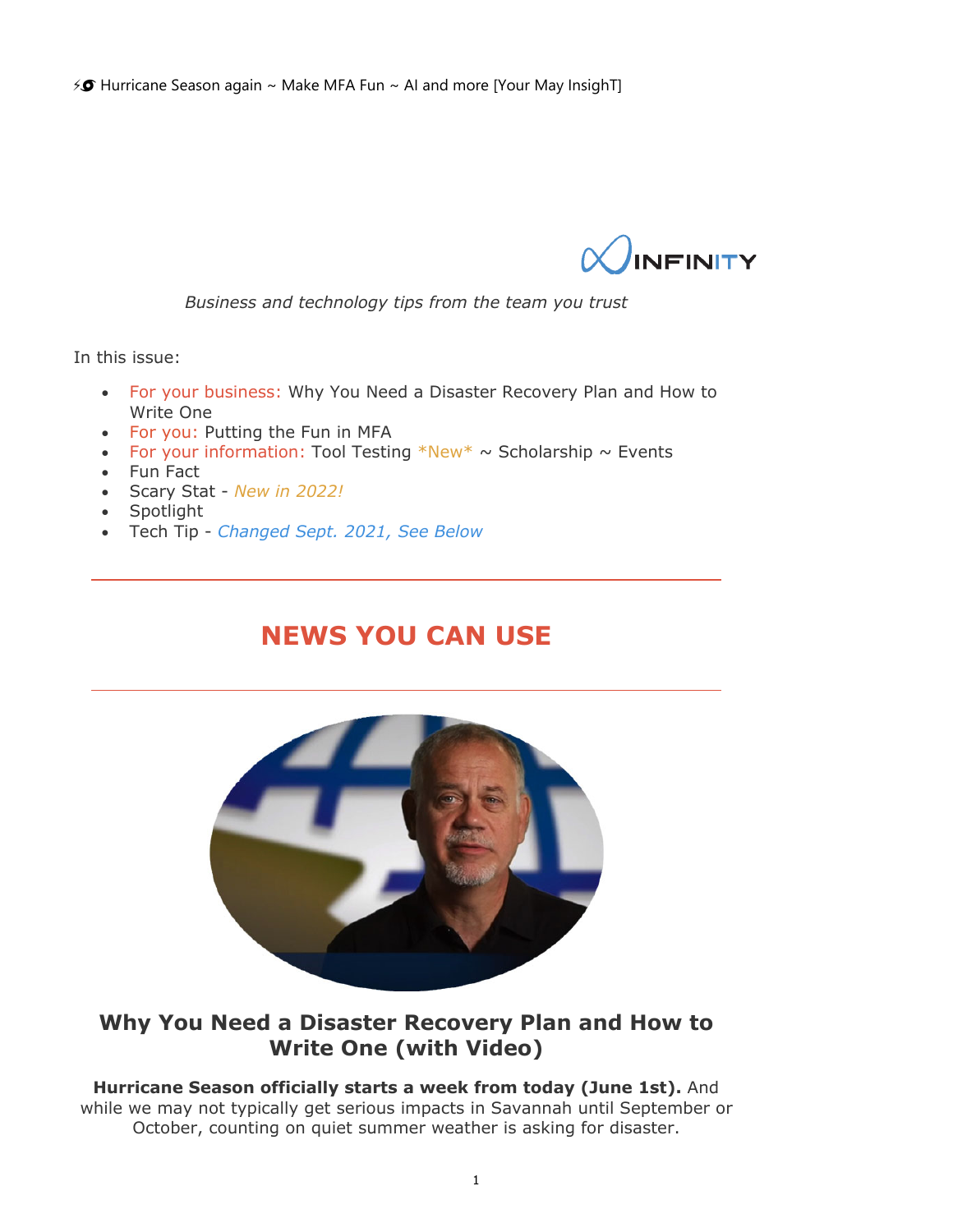Storms have been increasing in intensity, and there have been more of them year after year. Experts predict more for 2022, so it is imperative to plan ahead.

"Forecasters at NOAA's Climate Prediction Center, a division of the National Weather Service, are predicting above-average hurricane activity this year which would make it the seventh consecutive above-average hurricane season."

If I may be blunt, a Disaster Recovery plan in your head is not a plan at all; it's an idea. A plan needs to be written down, hashed out with your team, tested, and available to everyone in your company in order to be effective.

And a plan that was written 3 years ago and never touched again is likely to be very different from the plan you need today.

Click the image above for a clear guide through the plan-writing process by our CEO. He provides the areas you want to consider and questions to help you address your particular business's needs.



## **Putting the Fun in MFA (with Animation)**

If it seems like everyone is talking about MFA, or Multi Factor Authentication, lately...they are.

It is one of the easiest and most effective ways to drastically increase your company's security. Not to mention it may be required in order for you to get cyber insurance or meet other compliance standards.

But there still seems to be such resistance to the idea. So we decided to put the "fun" in MFA. Click the image to see what we mean.

Catch up on older editions of the newsletter here.

**Newsletter Archive**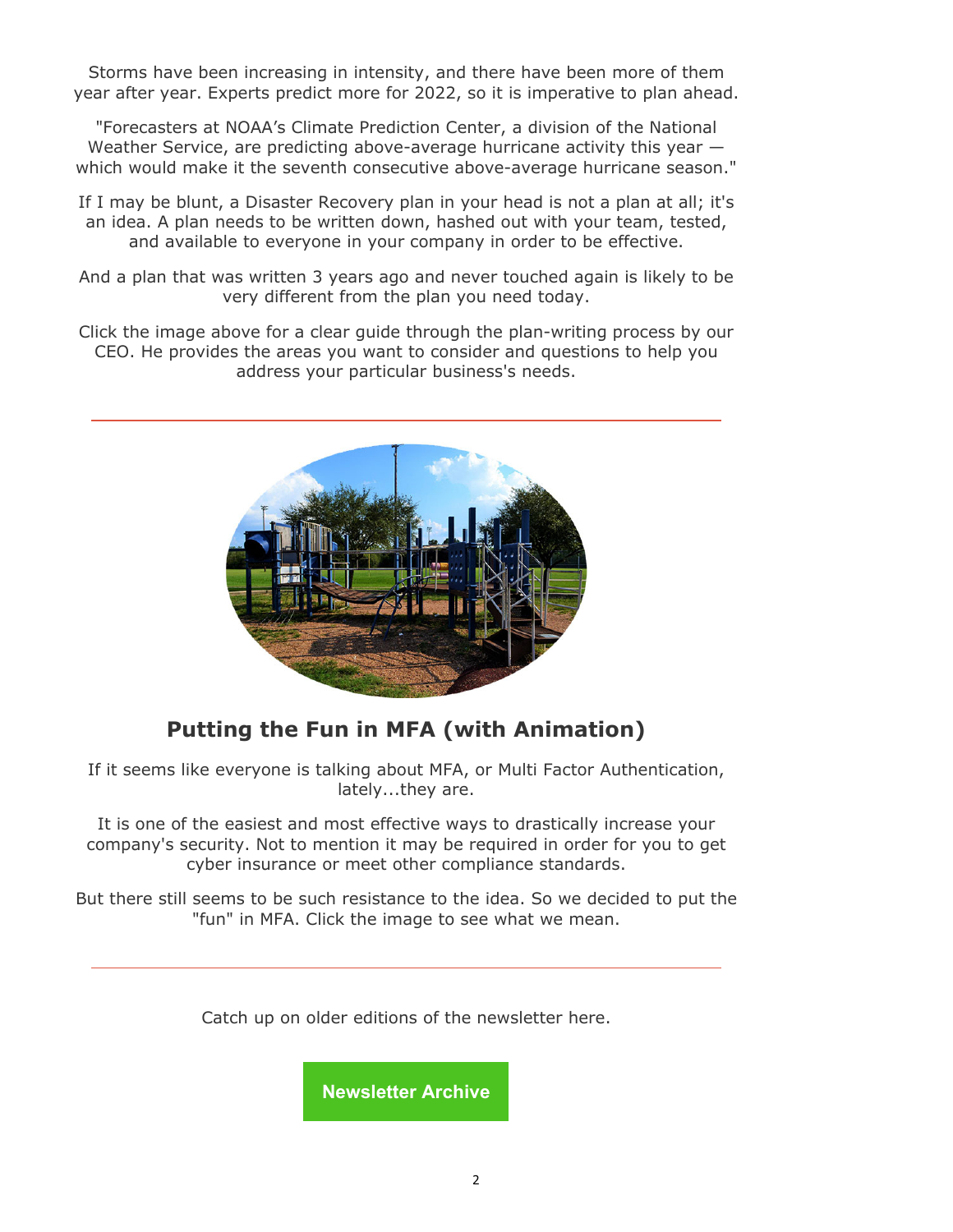# **INSIDE INFINITY**

# **Tool Testing**  Tool Testing

As I mentioned in January, I'm going to be trying different things with the newsletter this year. This segment is another new test. I thought you might enjoy hearing about tools we come across and test out. We *are* a technology company, after all; if we don't vet new tools, who will? :) That said, we have absolutely no affiliation with this tool. It's just something I heard about and tried and thought was cool. I don't guarantee any results, and if you decide to check it out, you do so at your own risk.

If you haven't tried any AI writing tools yet, this is an easy one to test out.

 $\sim$ 

It's called **Rytr** (as in, writer), and it wants you to create an account before using. Takes just a minute. The free level generates 5,000 characters a month, which comes out to about 700-800 words, and there are 2 paid options.

As far as using Rytr, I found it simple and fast, and I only tried the free version. You pick the type of content you want it to write (an email, blog, business pitch, etc.), the tone, and how many variations you want it to produce, up to 3. I will say I didn't notice any humor when I selected the 'humorous' tone, but maybe I should have gone with 'funny.'

Anyway give it a whirl if you've been curious about AI or you have writer's block. Click the image above. And let me know how it goes!

Again, Infinity has no affiliation with this tool; I just thought it was interesting and potentially helpful.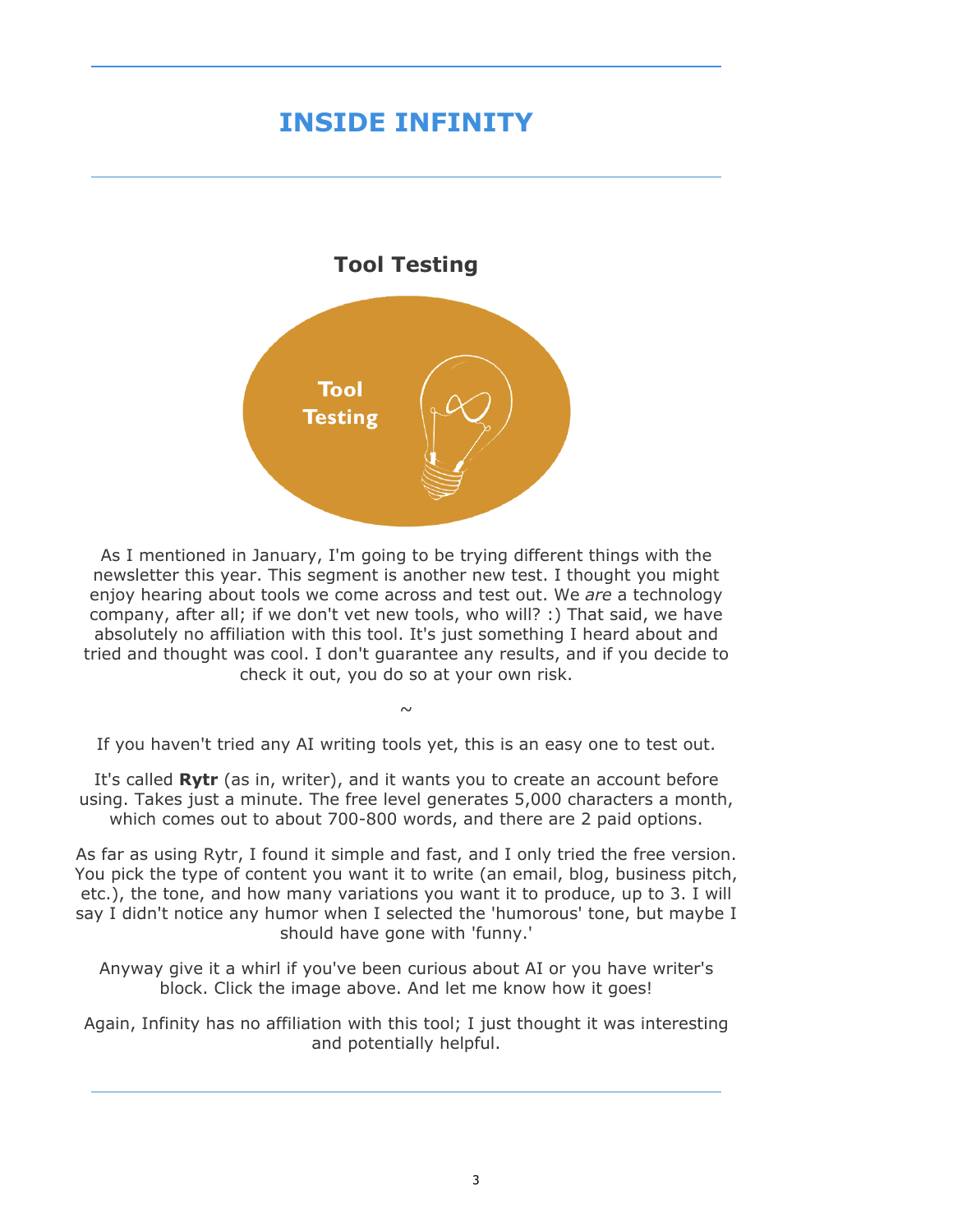## **\$2,000 Scholarship Deadline May 31**



Our annual scholarship deadline is next week!

If you know any graduating high school seniors, please encourage them to get their applications in before the deadline. It's open to public and private school students in Chatham, Bryan, and Effingham Counties.

Click the image for full eligibility details and application.

# **It's a Date (Events)**

#### Memorial Day is **May 30**.

Enjoy the long weekend and sales and barbecues, but take some time to reflect on the reason for the holiday, too. Memorial Day is for remembering those in the military who died while serving, and the official moment of remembrance is 3pm. These men and women literally gave their lives for our freedom, and this holiday is a way to honor them.

- Hurricane Season starts **June 1**.
- Raising Hope is **June 7**.
- Juneteenth and Father's Day is **June 19**.



## **Did You Know?**

Studies show that **people read more slowly on screen than on paper (average 10% slower) and that we don't learn as well from online reading in passages longer than 500 words**.

Combine that with the blinking fact from last month, and we've got some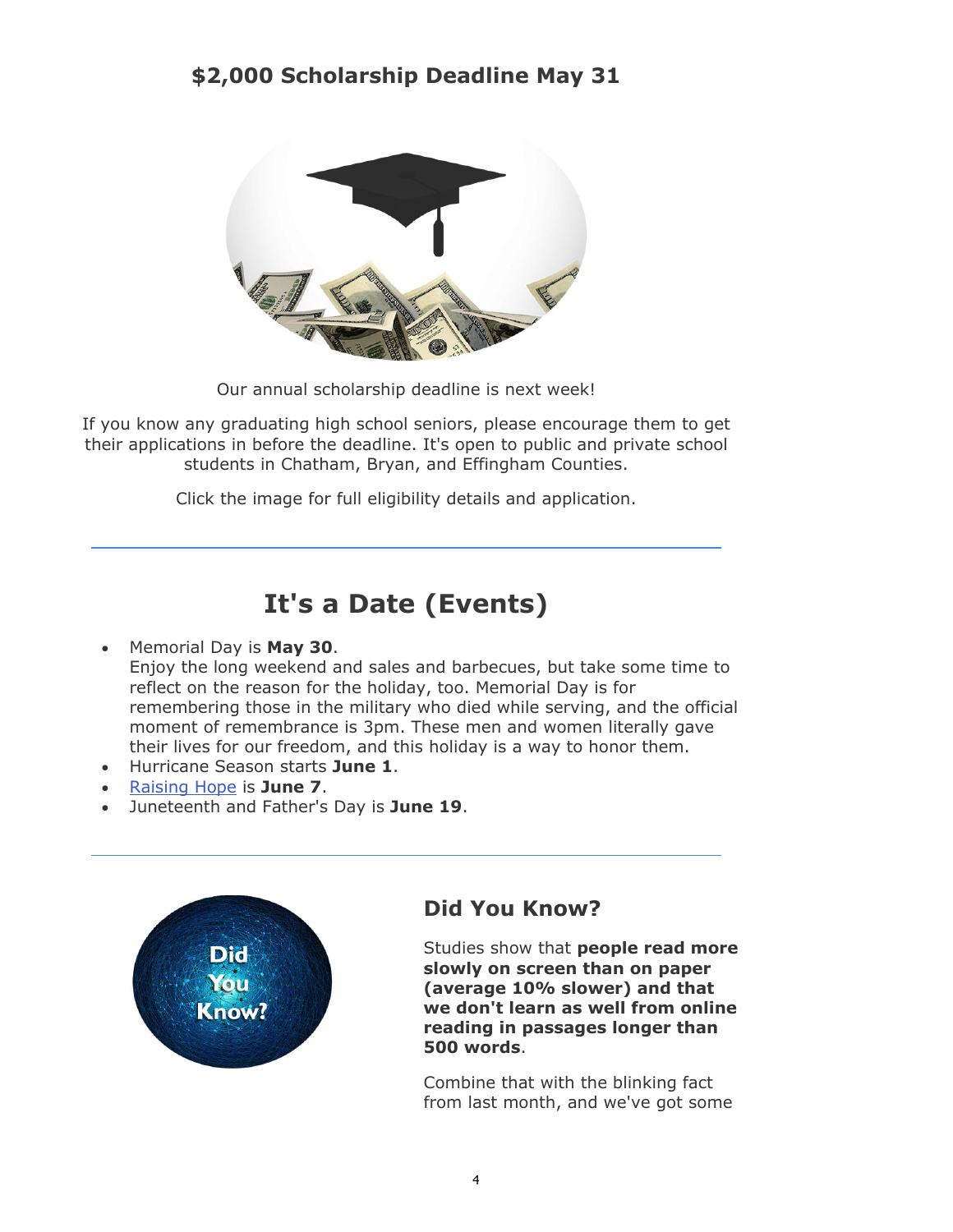solid biological incentives to read more physical books.

But that's oversimplifying.

There are some definite advantages to digital reading:

- You can change font size and background color for better visibility.
- You can often highlight passages and have the computer read them to you so you're engaging multiple learning styles for better retention.
- And you can typically find hyperlinks to additional information and resources.

The fun fact takeaway for this month is to not beat yourself up if you feel like you retain less than you used to. You're probably doing a lot more digital reading, which is typically more like skimming. With distractions. Try using the tricks above (or share them with your children) to improve digital learning, and print anything you need to read carefully.



#### **Scary Stat**

It takes an **average of 287 days for security teams to identify and contain a data breach**, according to the "Cost of a Data Breach 2021" report released by IBM and Ponemon Institute.

That's almost 80% of a year.

What would you do if you found out more than 3/4 of your year had been compromised?

Do you have the right backups in place, and are they being tested to make sure they'll work if you need them?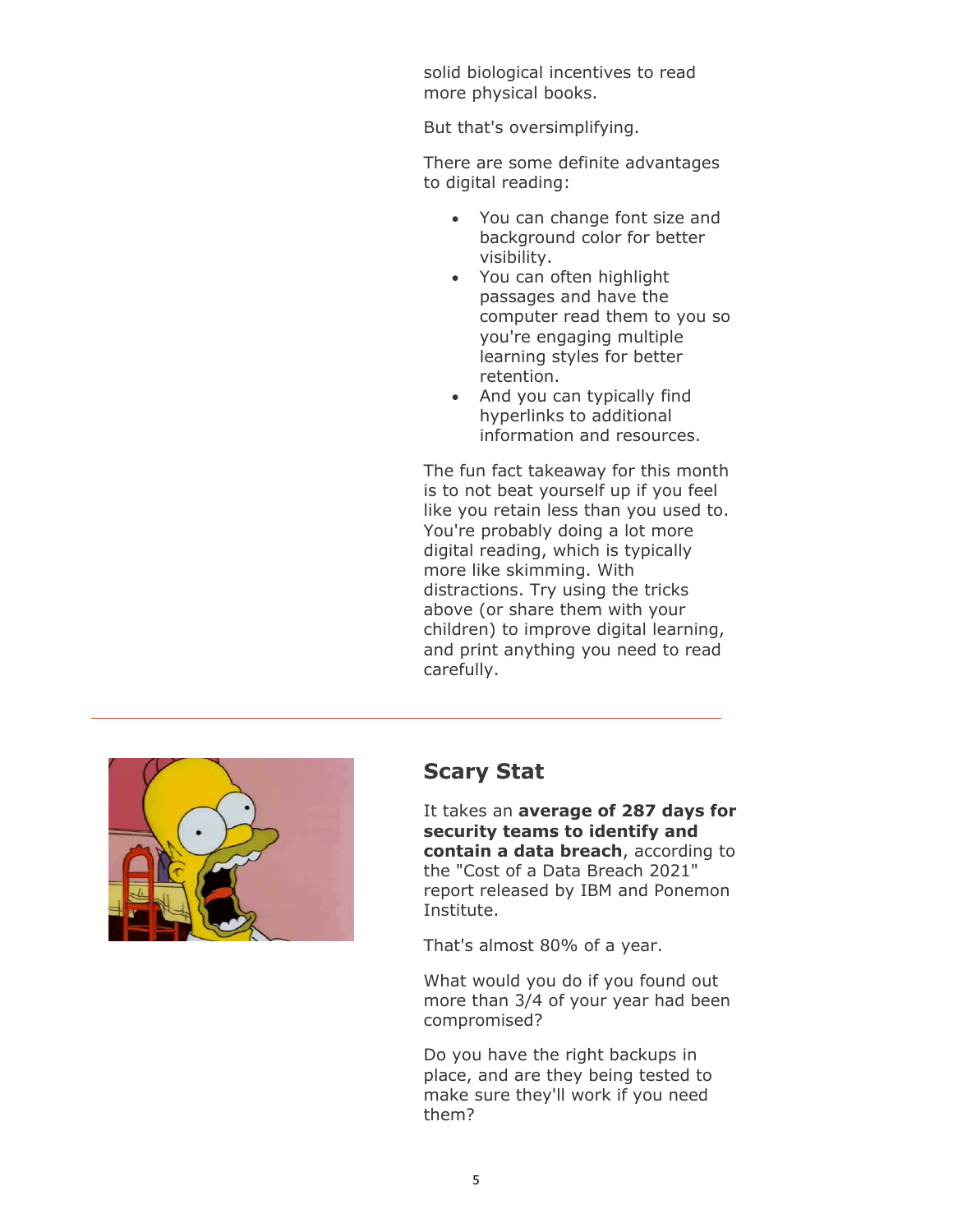The start of Hurricane Season is the perfect time to take a look and make any changes that you need.

Review these [backup basics](https://www.infinityinc.us/backup-basics/) and let us know if you have any questions.

# **Community & Partner Spotlight**



The International Brotherhood of Boilermakers represents more than 50,000 skilled craftsmen and women and industrial workers who work in heavy industry, shipbuilding, manufacturing, railroads, cement, mining, and related industries. Organized in 1880, it is one of the oldest unions in the United States and serves more than 200 local lodges across North America.

Their members construct and repair electric power plants, refineries, pulp and paper mills, and steel mills. They build naval ships and commercial tankers, repair locomotives, and make cement. They forge tools for industry and make consumer goods.

Local Lodge 26 in Savannah takes pride in being the right choice for workers who want an innovative, forward-thinking union that looks out for its members today and tomorrow. And the right choice for owners, contractors and other employers who want to get the job done right—on time, within budget and safely. Click on their logo for ways to join, support, or subscribe to Boilermaker news.

*Interested in seeing your company or event in the Spotlight?*

*Let me know!*